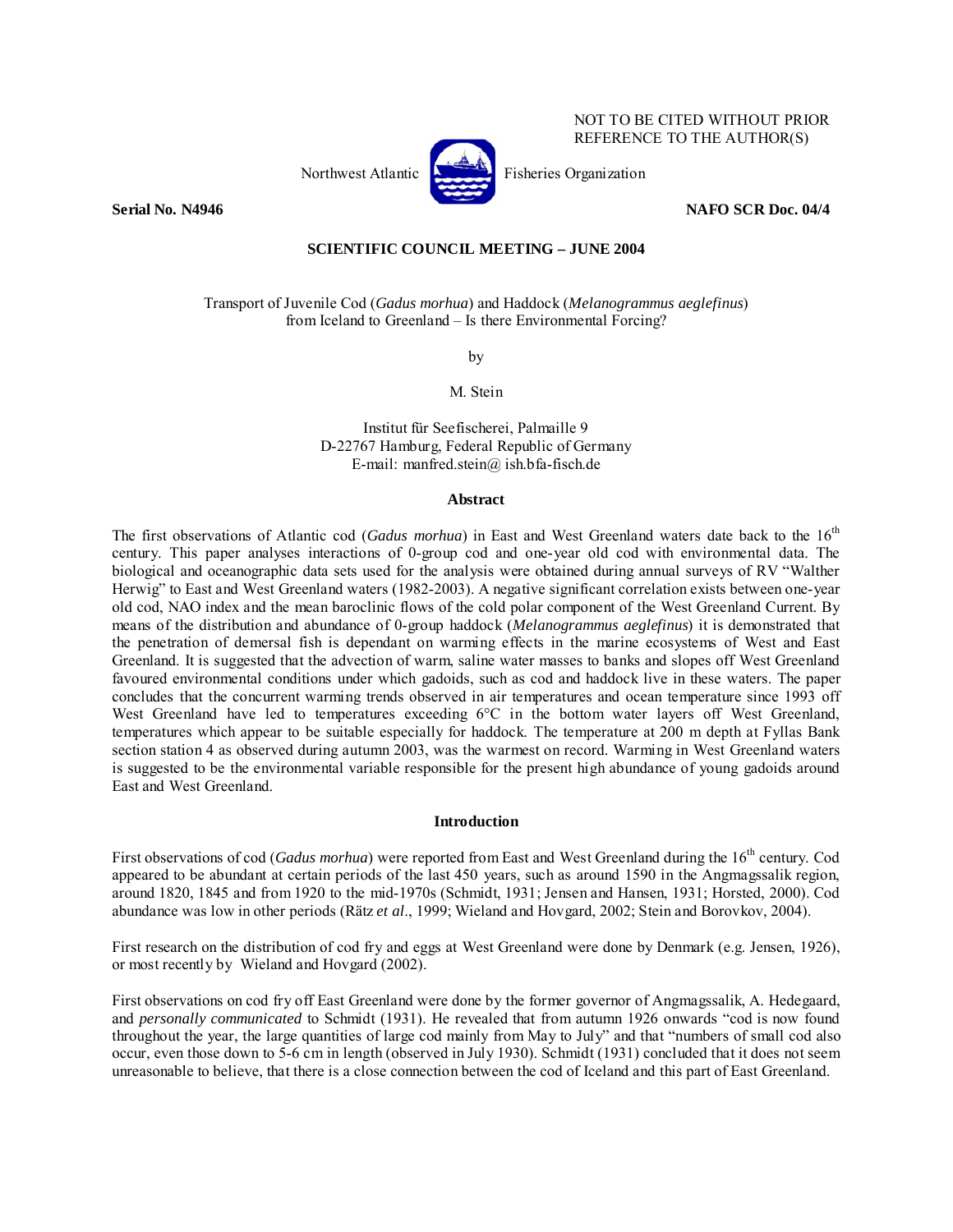Main spawning grounds of Icelandic cod are located to the southwest and west off Iceland. Those cod found off the southwest coast hatch around mid-May, while those further north and east of Iceland hatch progressively later throughout May, June and early-July (Begg and Marteinsdottir, 2000). Concentrations of pelagic, juvenile cod are entrained in the main Irminger Current system (Valdimarsson and Malmberg, 1999), and thus transported to the bank and slope regions off East Greenland. In some years (1973, 1978, 1981, 1984, 1985, 1987, 1990; see Fig. 6 in: Begg and Marteinsdottir, 2000) large concentrations are found in East Greenland waters, generally distributed along the 500 m isobath. Further research, focussing on the "Transport of fish larvae between Iceland and West Greenland waters – Hydrography and biology" is presently done in a multi-national project (funded by the "Vestnordisk Oceanklima Forskningsprogram"). Based on drift modelling of pelagic stages of fish in the East Greenland/Iceland area with special emphasis on cod larvae, there are promising results to be expected (Harms, *pers. comm.;* Ribergaard, *pers. comm*.).

Haddock (*Melanogrammus aeglefinus*) is usually found at temperatures between 4° and 10°C. This species has been rarely seen in West Greenland waters. Historically, the first specimen of haddock were caught in the Cape Farewell region in 1929 (Jensen, 1948; Hansen, 1949; Hovgard and Messtorff, 1987). Spawning areas of haddock found in Greenland waters are believed to be in Southwest Iceland (Wieland and Hovgård, 2002), in the area around the Reykjanes peninsula (Olafsson, 1985), and spawning takes place in May-June. With the main water masses in the area, 0-group haddock is carried to Icelandic/East Greenland waters where it was found in August during the pelagic trawl surveys made by Iceland (Vilhjalmsson and Fridgeirsson, 1976). Focussing on Greenland cod and his potential recruitment from Icelandic waters, Hovgård and Messtorff (1987) used juvenile haddock as indicator for larval drift. They concluded that data on young cod and haddock distribution and abundance indicate that a larval drift of these species from Iceland to Greenland has occurred only infrequently during the 1970s and 1980s. According to their findings 0-group haddock have only rarely been seen in East Greenland waters (1974, 1979, 1980, 1984 and 1985) and when so, always in very small quantities. The same authors suggest that findings of haddock off West Greenland in the 1930s and 1940s may be explained by improvement in environmental conditions during the same period of time which was characterized by frequent and large drifts of young cod and haddock from Iceland to West Greenland.

The present paper considers oceanographic and biological data sampled annually since 1982 during the German groundfish surveys to East and West Greenland waters. Following the model assumption as given in Anon. (2002) and by Stein and Borovkov (2004) on the transport mechanisms in the 'Iceland-Greenland System', interactions between juvenile cod, 0-group haddock, and the underlying current and temperature fields are analysed. By means of climatic data (air pressure, NAO-index) the climatic background during the years 1973, 1984, 1985 and 1999 is presented.

### **Data and Methods**

Biological and oceanographic data were obtained during annual groundfish surveys by Germany from 1982 to 2003. They formed the basis for the analysis of the oceanographic situation and the abundance and biomass of 0-group and one-year old cod in East and West Greenland waters, as well as the abundance and biomass of 0-group haddock. The oceanographic data are accessible through the Ocean Data View (ODV; Schlitzer, 2003) data base of the Institute for Seafisheries, Hamburg. The biological data are deposited in the format of an ACCESS Data bank. To scrutinize identify 0-group and one-year old cod from length frequency compositions during the years 1982-2003, a fish length filter was set to < 14cm, and 16-24cm respectively. Haddock 0-group was selected as fish lengths <19 cm.

Mean current speeds of the cold polar component of the West Greenland Current were obtained by the "geostrophic flows method", incorporated in the ODV-software. Mean bottom water temperatures (1989-2003) were obtained by means of the ODV-software. The North Atlantic Oscillation (NAO) Index as provided in Fig. 5 refers to the mean December, January, February (DJF) sea level pressure (SLP) from the Azores (Ponta Delgada, PD) and from Iceland (Akureyri, A). The individual SLP's are standardized to 1961-90 base period, and calculated using:

$$
\text{NAO}_{i} = \frac{p_{i} - \overline{p}}{\sigma} \left| PD - \frac{p_{i} - \overline{p}}{\sigma} \right| A
$$

with  $i = \text{year}, p_i = \text{SLP}$  of the given year from *PD* or *A*,  $p = \text{mean SLP}$  of the 1961-90 base period from *PD* or *A*,  $\sigma =$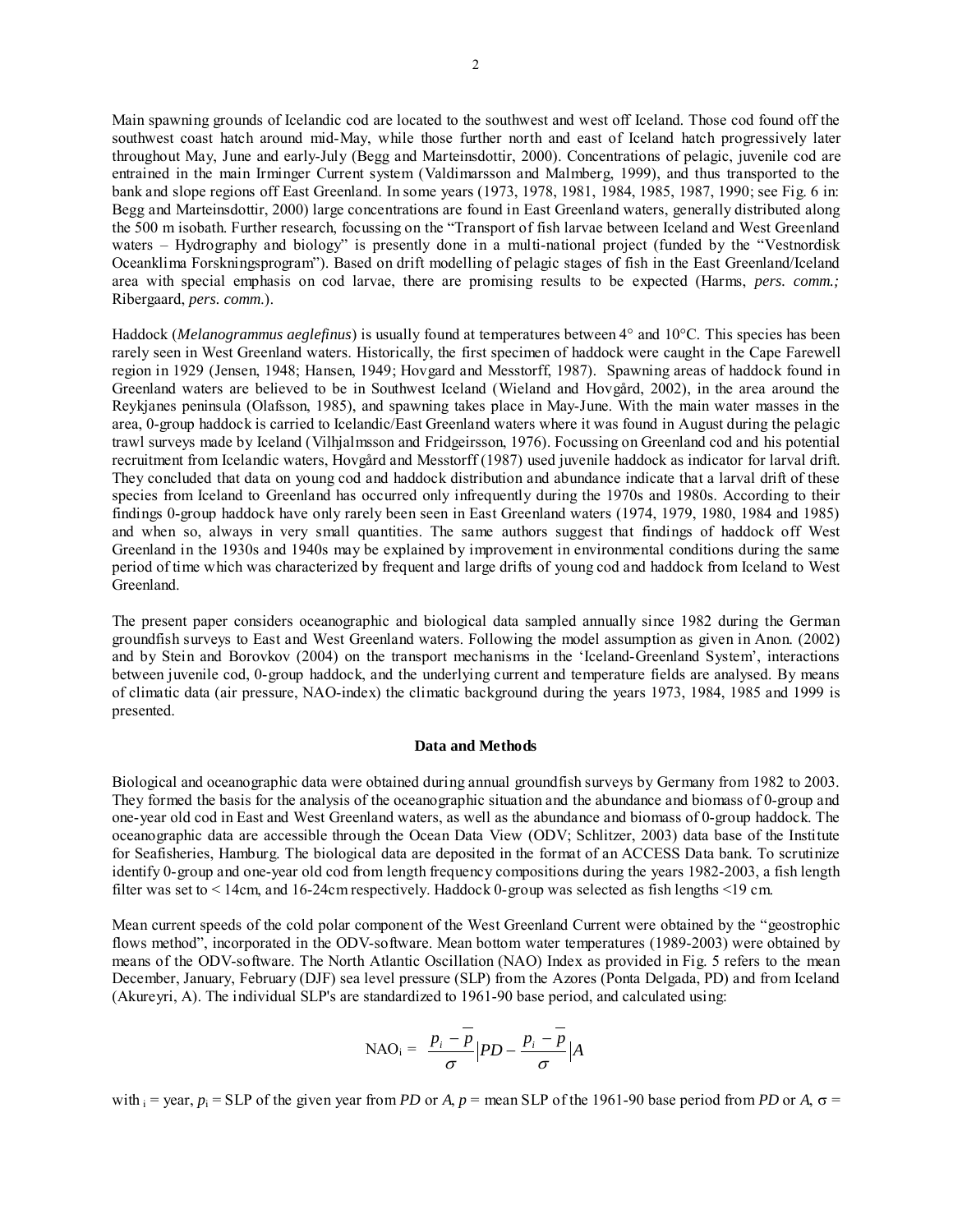standard deviation of the 1961-90 base period. DJF pressures for 1998/99 and 1999/2000 for Ponta Delgada were defined by regression (Loewe and Koslowski, 1998).

Data on the atmospheric climate of Greenland are obtained by the Danish Meteorological Institute at Nuuk (64°11'N, 51°44.5'W). This data set was mutually supplied by the Danish Meteorological Institute in Copenhagen and the Seewetteramt, Hamburg. The climatic mean which the air temperature anomalies are referenced to is 1961- 1990.

The modelling work referred to in this paper, was recently published by Stein and Borovkov (2004). Climatic data used in this publication are available on a website of NOAA-CIRES Climate Diagnostics Centre, Boulder, CO, USA.

## **Results**

The survey area covered during the period 1982-2003 is given in Fig. 1. The abundance of cod in Greenland waters during 2002 and 2003 (Fig. 2), clearly reveals the incoming "new generations" of 0-group and year-class-1 cod observed during the 2003 autumn survey of RV "Walther Herwig III". 0-group cod as found in the bottom trawl during 1982-2003 is given in Table 1, the respective numbers for 0-group haddock are displayed in Table 2. The years 1984 and 1985 clearly show the majority of young cod found in West Greenland waters, strata 2.1, 3.1, 4.1 to enumerate the maxima in 1985. During the early- to mid-1990s no 0-group cod was found during the surveys. During 2003, most 0-group cod was found in the East Greenland/Dohrn Bank region. It must be noted that stratum 1 was not sampled during all years.

Numbers of 0-group haddock [numbers given in brackets] found in big quantities during 1985 (344), 2002 (228) and 2003 (2107), correlate significantly (41%) with the numbers of 0-group cod (Fig. 3). The correlation between oneyear old cod numbers (Fig. 4) is significant but weak concerning 0-group cod (27%) and 0-group haddock (21%). It is suggested here that selectivity of the used bottom trawl (140' bottom trawl) plays a decisive role in catching especially 0-group cod.

## **Currents and NAO**DJF **index**

Mean geostrophic current velocities of the West Greenland Current crossing the line of the Cape Desolation section (Fig. 5) reveal considerable changes during 1982-2003. There are gaps of observations (1984, 1985, 1992, 2000). The NAO index plotted in the same figure seems to be useful as a proxy for changes in the speeds. There is a positive, highly significant correlation (Fig. 6) between the strength of the baroclinic mean values of the cold polar component of the West Greenland Current and the NAO winter index (69%). This suggests that the air pressure anomaly over the North Atlantic Ocean, nine months prior to measuring the thermohaline fields along the Cape Desolation Section (Stein, 1988), appear to affect the dynamic properties of the mean ocean currents off West Greenland. This indicates that high NAO indices cause high baroclinic flows/transports and low NAO indices lead to reduced current flows/transports in the polar component of the West Greenland Current system. NAO+ years are characterized by strong westerlies bringing warm air masses to Europe, whereas during NAO- years warmer-thannormal air temperatures are prevailing in the Iceland/Greenland/Labrador Sea region. The NAO index given in Fig. 5, demonstrates that 1984 and 1999 were NAO+ years and the index was high in contrast to 1985 which was a NAO- year with a low index. Current observations are only available for the year 1999.

Analysis on the correlation between geostrophic currents, NAO winter indices and 0-group cod, 0-group haddock and one-year old cod, provides significant negative but weak correlation results only for the latter. Accordingly, the variation in the one-year old cod abundance in Greenland waters may be explained to a minor degree by geostrophic currents (20%), and the NAO winter index (16%).

## **Temperature**

The long-term air temperature variation at Nuuk showed colder-than-normal and warmer-than-normal periods (bold line in Fig. 7). Going back in history to the times of first reporting of cod in the Angmagssalik fjord around 1590, information on air temperatures derived from the ice core data (Crowley and Kim, 1993) - the stable isotopes of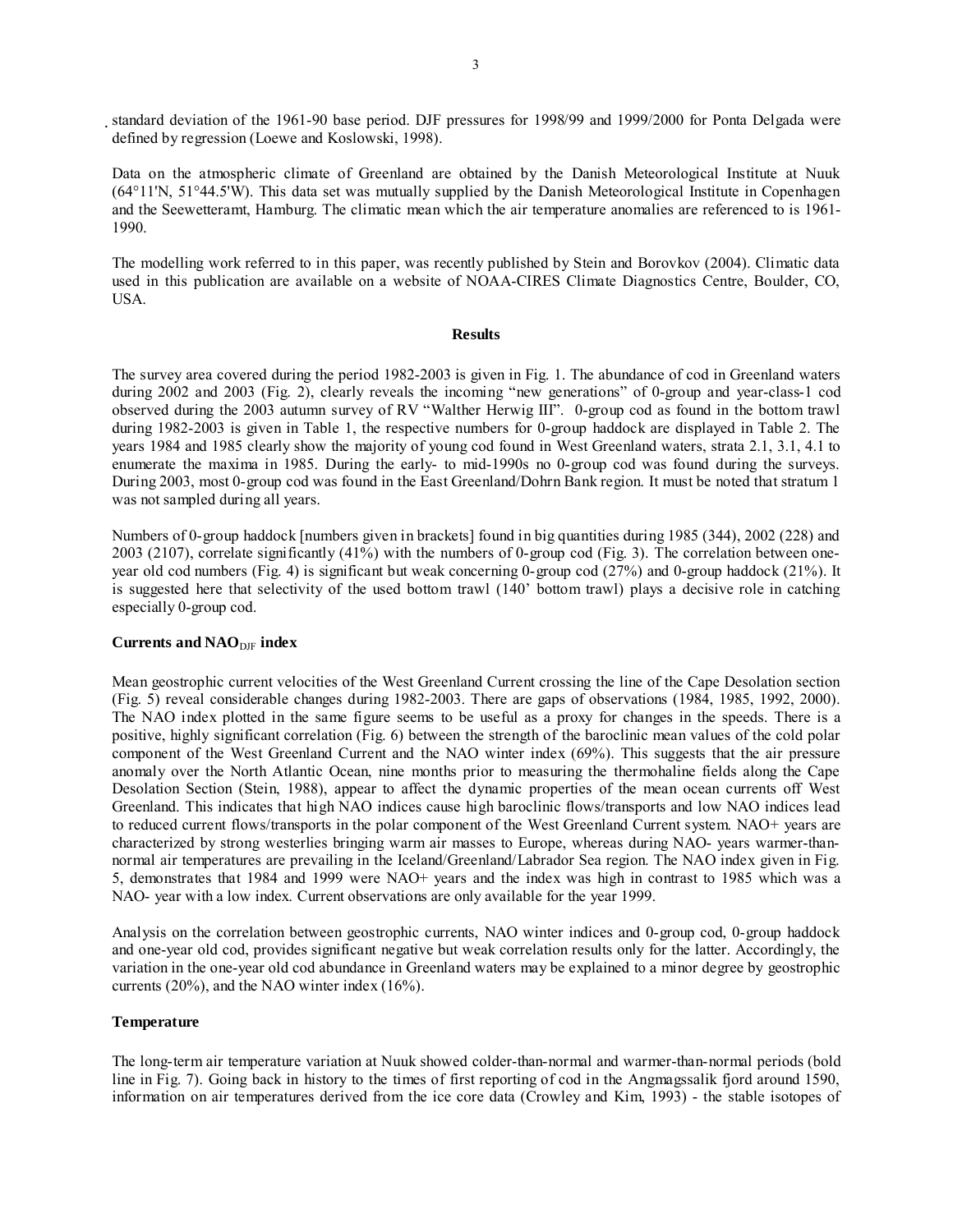oxygen and hydrogen atoms in the water molecule are typically used to infer paleoclimate, particularly paleotemperature (Oeschger, 1991) - may be taken as a relative measure (Fig. 8). When comparing the data from 1800 onwards, with directly measured air temperatures from Nuuk (Fig. 9), it would appear that the relative temperature time series has revealed the climatic trends fairly well. Accordingly, the findings of cod in the  $16<sup>th</sup>$ century were done in an intermediate warming period during the "Little Ice Age" (1450 AD to about 1850 AD). The relatively low temperatures in the area at the time, thus suggests that climatic cooling did not seem to have had adverse affects on the fish stocks.

Based on instrumental temperature records, the 19<sup>th</sup> century and the early-1900s saw colder-than-normal air temperatures at Nuuk. Warmer-than-normal conditions were encountered during the 1920s to mid-1970s, and colder-than-normal conditions thereafter. From the mid-1990s onwards, temperatures seem to increase. Stein (1995) showed that a low frequency model might explain the long-term warming and cooling cycles observed from the 19<sup>th</sup> century onwards. The basic assumptions of the harmonic model, which is based on a period of 108 years, consisted of warmer-than-normal conditions in 1923-1976 and colder-than-normal conditions before and after. The long-term climatic signal is modulated by high frequency events, which occur at different periodicities (Stein, 1995). Cold events are particularly evident at the beginning of the 1970s, 1980s and 1990s (Fig. 7). The years 1972, 1982 and 1992 were extremely cold years. Even colder were the years 1983 and 1993. Stein (1995) showed that the characteristic frequency of these cold events is approximately 12.5 years (peak to peak). Future will show whether the present observed warming is "intermediate" or a trend reversal from cooling to warming (Stein, 2004).

Mean bottom water temperatures off West Greenland were estimated from the temperatures measured at each fishing station close to the sea floor (1989-2003, Fig. 10). The linear trend incorporated in the temperature time series, is highly significant and explains 82% of variation. Correlation with Nuuk mean annual air temperature anomalies is positive and highly significant (72%). However, de-trending the time series shows that correlation is mainly (54%) based on the linear trend incorporated in both data sets.

Analysis on the correlation between air temperatures, bottom water temperatures and the abundance of 0-group cod and one-year old cod yields **no** significant correlation results.

0-group haddock and bottom water temperatures (Fig. 11) correlate significantly (40%). The correlation is, however, entirely based on the linear trend present in both data sets.

A recent example for considerable warming of the West Greenland Current is given in Fig. 12 which compares temperature, salinity and density at Cape Desolation section station 3 during autumn 2002 and 2003. In autumn 2003, the top 1 500 m were more than 1°C warmer and more saline than in the year before. A water mass with salinities exceeding 35.0 PSU in the core of the West Greenland current was recorded.

Abundance and biomass of haddock (Fig. 13) as observed during the 2003 autumn survey of RV "Walther Herwig III" are pointing at an unusual situation in the waters around Greenland. The number of haddock found in individual strata (Table 2) during 1982-2003 show that starting in the second half of the 1990s, the numbers increased and peak during the 2003 observations. This trend correlates significantly with the warming found in the bottom waters off West Greenland (Fig. 11). The temperature at 200 m depth at Fyllas Bank section station 4 (Stein, 1988) as observed during autumn 2003, was the warmest on record (Fig. 14; 7.18°C). The temperature curve as given in Fig. 14 documents the continuous warming since 1993 at Fyllas Bank. There is **no** indication for increased current flow in the West Greenland Current (Fig. 5). Since 2001, the calculated mean flow speeds are below the mean (123 cm/sec). Since 1998, 0-group cod and 0-group haddock numbers start to show some minor increase (Table 1, 2; Fig. 4).

#### **Discussion**

During the  $20<sup>th</sup>$  century, the period of more than 50 years of warmer-than-normal air temperatures, from the 1920s to mid-1970s, might have favoured the abundance of cod in Greenland waters. First observations of adult and 0 group cod in East Greenland waters made during 1926 (Schmidt, 1931), correlate with our observations during the 2003 autumn survey of RV "Walther Herwig III" off East Greenland, when abundance of 0-group cod peaked in the Dohrn Bank region (c.f. stratum 7.2 in Table 1). This may point at the close link to the Icelandic cod stocks and the supply of the Greenland stocks from Iceland via the Denmark Strait.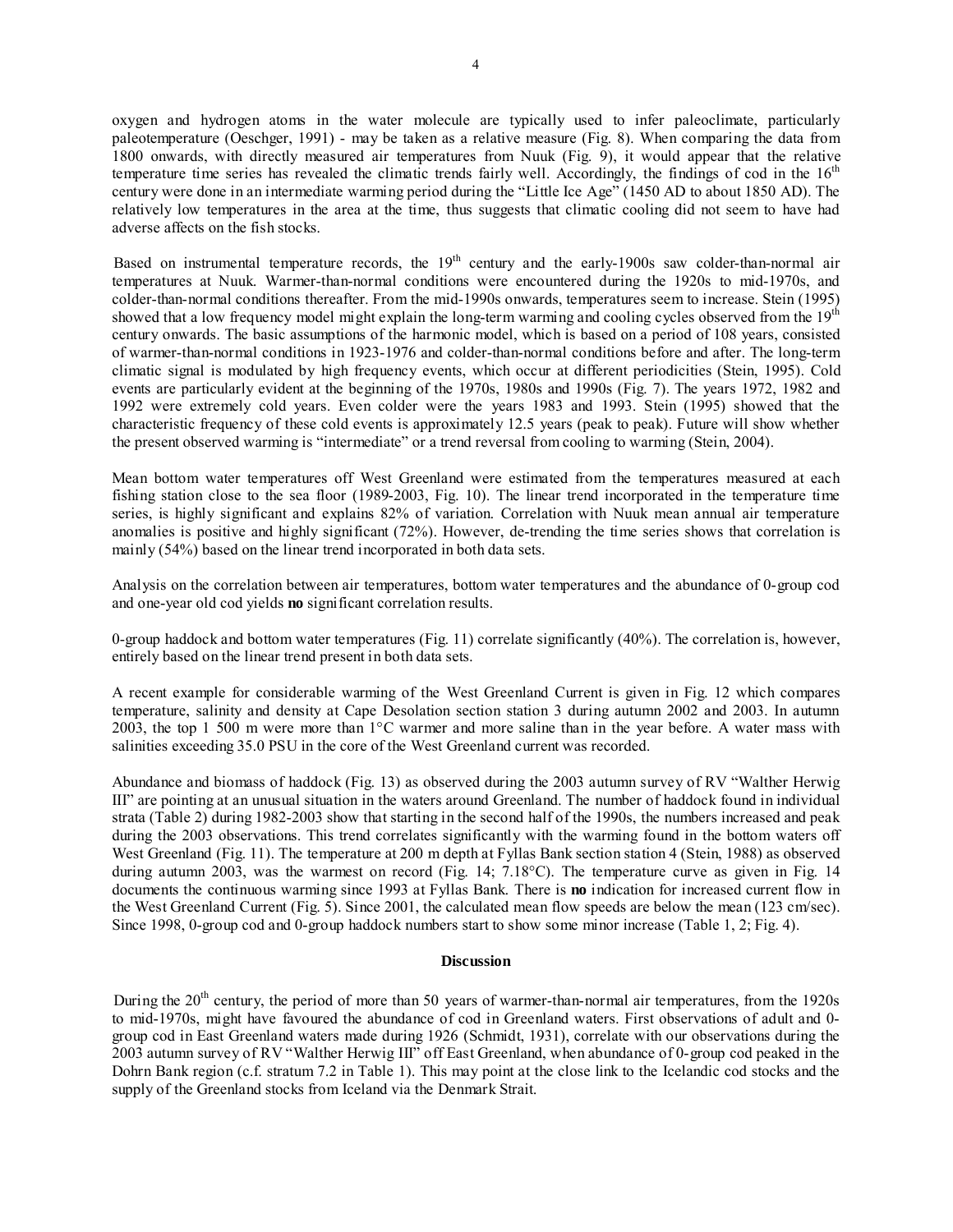The close connection between the North Atlantic Oscillation (NAO) index during winter and the strength of the cold polar component of the West Greenland current system fosters the question whether this has an impact on the advection and survival of fish larvae, i.e. whether NAO influences the transport of cod larvae from Icelandic waters to Greenlandic waters. Modelling recruitment variation of Greenland cod (*Gadus morhua*) during the second half of the 20th century, Stein and Borovkov (2004) reveals that environmental parameters like air temperature, sea-surface temperature and surface winds contribute significantly (79%) to the observed variation. Concerning the year-classes 1973, 1984, 1985 and 1999, there is evidence that the obtained models clearly document these four year classes, and that they indicate for the years 1997, 1998 and 1999 high recruitment levels, similar to the years 1983, 1984 and 1985. Statistical analysis on correlations between the cold polar current component of the West Greenland Current and 0-group cod and haddock abundance, as well as NAO index and 0-group cod and haddock yields **no** significant results. Correlation between current component, NAO winter index and one-year old cod, provides, however, significant negative but weak correlation results: Currents (20%), NAO winter index (16%). Although statistically not significant, it is noteworthy that high abundance of 0-group haddock and cod are observed during NAO - years (warmer-than-normal air temperatures are prevailing in the Iceland/Greenland/Labrador Sea region) and low transport conditions. This is the case in 1985 (cod, haddock), 1986 (haddock), 2002 (haddock), and 2003 (cod, haddock), (Table 1, 2; Fig. 5). Low abundance of 0-group haddock and cod are found during NAO + years (colderthan-normal air temperatures are prevailing in the Iceland/Greenland/Labrador Sea region) and high transport conditions. This was the case during most of the years between 1989 and 1998 (Fig. 5). High transport conditions along the bank/slope region off West Greenland represent increased inflow of cold polar water of East Greenland Current origin. These cold water masses seem to be unfavourable for juvenile gadoids like cod and haddock.

It would appear that advection of warm, saline water to the banks and slopes off West Greenland favoured environmental conditions under which demersal fish live in these waters. Comparing the numbers of haddock found during the mid-1980s (Hovgård and Messtorff, 1987) and the recent findings (Table 2), the conclusion may be drawn that the environmental conditions of the East and West Greenland waters provide ambient temperatures which are favourable for haddock. This interpretation is supported by the significant correlation between 0-group haddock and bottom water temperatures in West Greenland waters.

It is assumed here that the properties of the advected water masses – warmer than normal – are influential to the abundance of juvenile cod and haddock. These properties constitute suitable and "attractive" ambient conditions, maybe also through better food supply throughout the warming period (from 1993 onwards). Thus, warming in West Greenland waters is suggested to be the environmental forcing responsible for the high abundance of young demersal fish like juvenile cod and haddock.

Warming over time, not the inter-annual variations seem to be relevant for the abundance of juvenile fish in Greenland waters, cod and haddock.

## **Acknowledgements**

I thank Dr. Karl-Hermann Kock, Institut für Seefischerei, Hamburg, Germany for discussions and critically reading the manuscript.

## **References**

- ANON., 2002. Report of the Workshop on the Transport of Cod Larvae. Hillerød, Denmark, 14-17 April 2002. *ICES CM* 2002/C:13, Ref. : ACE.
- BEGG, G. A. and G. MARTEINSDOTTIR. 2000. Spawning origins of pelagic juvenile cod (*Gadus morhua*) infereed from spatially explicit age distributions: potential influences on year-class strength and recruitment. Mar. Ecol. Progr. Ser. 202:193-217.
- CROWLEY, T.J., and K.-Y. KIM. 1993. Towards development of a strategy for determining the origin of decadal centennial scale climate variability. Quarternery Science Reviews Vol. 12: 375-385.

HANSEN, P. M. 1949. Studies on the biology of the cod in Greenland waters. *ICES Rapp. Proc.-Verb.*, **123**: 1-77.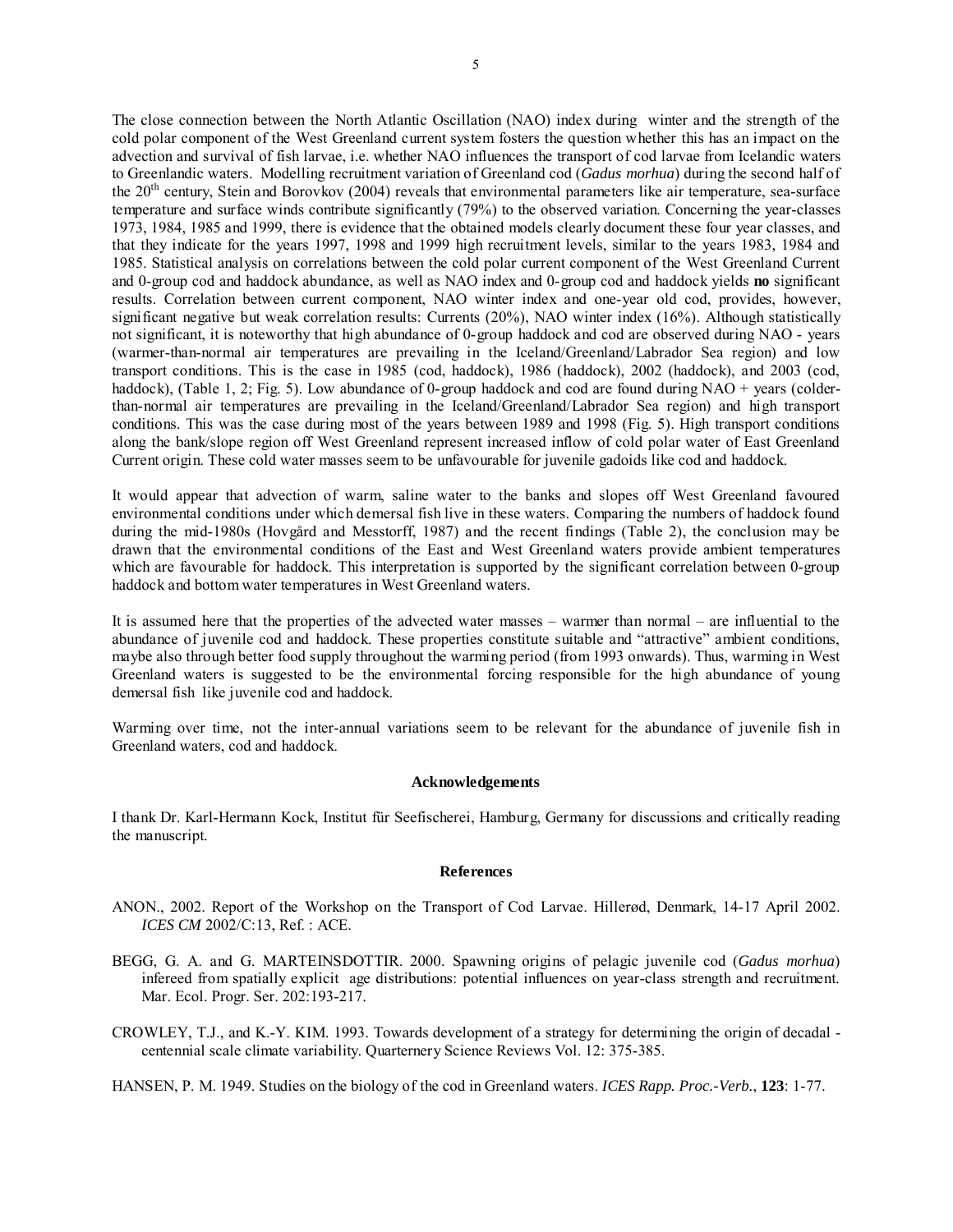- HORSTED, Sv. A., 2000. A Review of the Cod Fisheries at Greenland, 1910-1995. *J. Northw. Atl. Fish. Sci.,* **28**  Special Issue: 1-112.
- HOVGÅRD, H. and J. MESSTORFF. MS 1987. Is the West Greenland cod mainly recruited from Icelandic waters? An analysis based on the use of juvenile haddock as an indicator of larval drift. *NAFO SCR Doc*., No. 31, Serial No. N1315, 18 p.
- JENSEN, A. S., 1926. Investigations of the "Dana" in West Greenland Waters, 1925. *ICES Rapp. Proc.-Verb.*, 39: 85-102.
- JENSEN, A. S., 1948. Contribution to the Ichtyofauna of Greenland. Copenhagen, 1948.
- JENSEN, A. S., and P. M. HANSEN 1931. Investigations on the Greenland Cod (Gadus callarias L.). *ICES Rapp. Proc.-Verb.*, **52** : 1-41.
- LOEWE, P., and G. KOSLOWSKI 1998. The Western Baltic sea ice season in terms of a mass-related severity index 1879-1992. *Tellus*, **50** A, 219-241.
- OESCHGER, H. 1991. J. Jäger, H.L. Ferguson (eds.). Paleodata, Paleoclimates and the Greenhouse Effect. CLIMATE CHANGE: SCIENCE, IMPACTS AND POLICY; *Proceedings of the Second World Climate Conference; 1991;* pp. 211-224; ISBN 0521426308.
- OLAFSSON, J., MS 1985. Recruitment of Icelandic Haddock and Cod in relation to the variability in the physical environment. *ICES C. M.* 1985/59/sess. Q (mimeo).
- RÄTZ, H.J., M. STEIN, and J. LLORET 1999. Variation in Growth and Recruitment of Atlantic Cod (*Gadus morhua*) off Greenland During the Second Half of the Twentieth Century. *J. Northw. Atl. Fish. Sci.,* **25**: 161- 170.
- SCHLITZER, R. 2003. Ocean Data View. http://www.awi-bremerhaven.de/GEO/ODV.
- SCHMIDT, J. 1931. On the occurrence of the cod (Gadus callarias L.) at East Greenland. *ICES Rapp. Proc.-Verb.*, **52** : 1- 8.
- STEIN, M. MS 1988. Revision of list of NAFO standard oceanographic sections and stations. NAFO SCR Doc., No. 1, Serial No. N1432, 9 p.
- STEIN, M. 1995. Climatic conditions around Greenland 1992. *NAFO Sci. Coun. Studies*, **22**: 33-41.
- STEIN, M. and V.A. BOROVKOV. 2004. Greenland cod (Gadus morhua): modeling recruitment variation during the second half of the 20th century. *Fish. Oceanogr.* **13(2)**: 111-120.
- STEIN, M. 2004. Climatic overview of NAFO Subarea 1, 1991-2000. *J. Northw. Atl. Fish. Sci.,* **34**: 29-40*.*
- VALDIMARSSON, H and S.-A. Malmberg. 1999. Near-surface circulation in Icelandic waters derived from satellite tracked drifters, Rit Fiskideildar 16, pp23-39, 1999.
- VILHJALMSSON, H. and E. FRIDGEIRSSON. 1976. A review of 0-group surveys in the Icelandic-East Greenland area in the years 1970-1975. *ICES Coop. Res. Rep.* 54.
- WIELAND, K. and H. HOVGÅRD. 2002. Distribution and Drift of Atlantic Cod (Gadus morhua) Eggs and Larvae in Greenland Offshore Waters. *J. Northw. Atl. Fish. Sci.,* **30**: 61-76.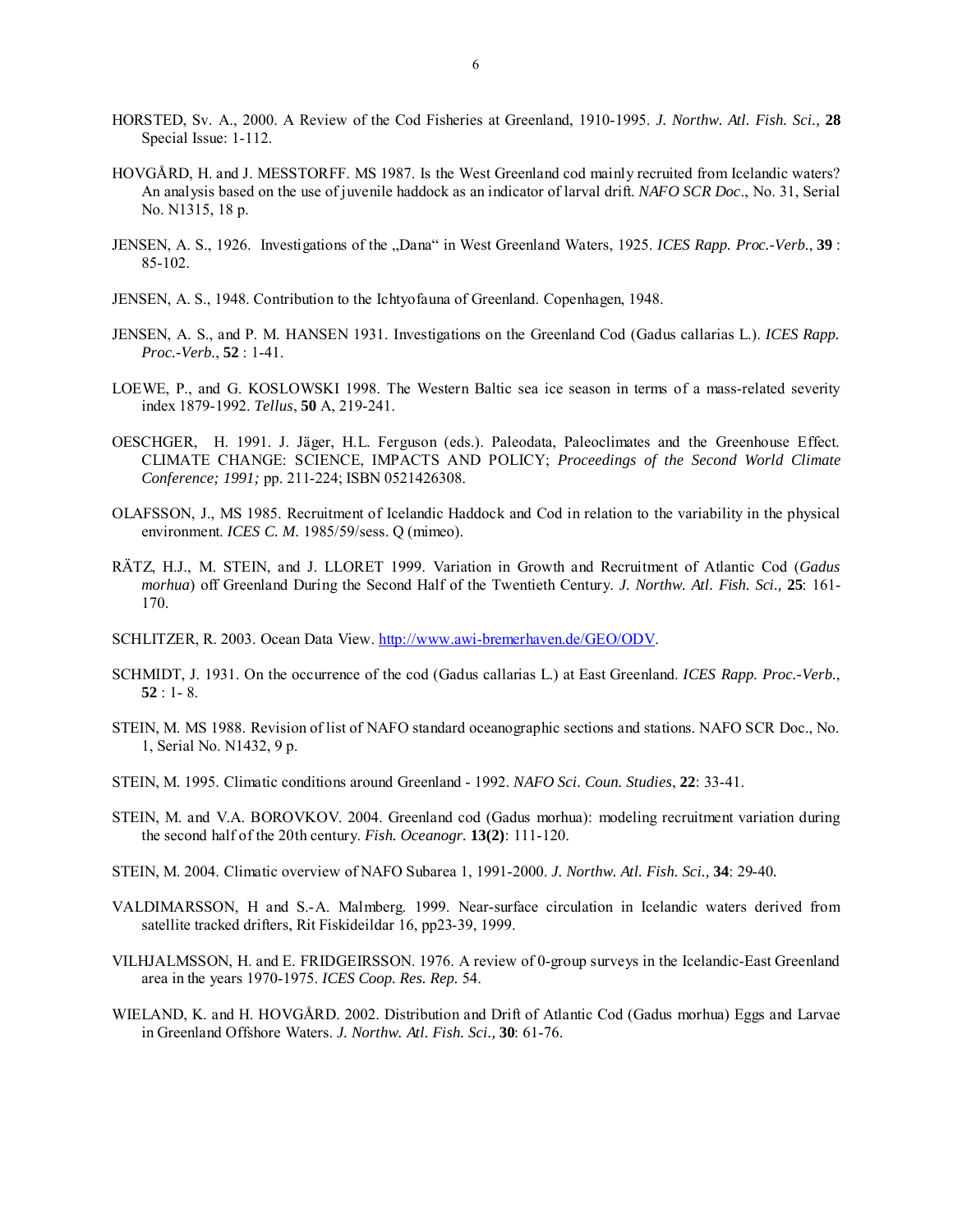| 2.1<br>5.1<br>6.1<br>6.2<br>1.2<br>2.2<br>3.1<br>3.2<br>4.1<br>4.2<br>5.2<br>7.1<br>7.2<br>1.1<br>1982<br>$\overline{\mathbf{3}}$<br>1983<br>1984<br>14<br>3<br>$\,$ 8 $\,$<br>5<br>1<br>6<br>1985<br>$\overline{c}$<br>$\,8\,$<br>47<br>8<br>$\overline{\mathbf{3}}$<br>104<br>15<br>16<br>$\overline{4}$<br>1<br>1986<br>5<br>$\overline{c}$<br>1<br>1<br>1987<br>5<br>1988<br>5<br>1<br>1<br>1989<br>$\overline{\mathbf{3}}$<br>$\overline{\mathbf{3}}$<br>1990<br>38<br>$\overline{\mathcal{A}}$<br>1991<br>$\overline{2}$<br>$\overline{\mathbf{4}}$<br>1992<br>1993<br>1994<br>$\overline{\mathbf{3}}$<br>1995<br>1996<br>1997<br>$\overline{c}$<br>1998<br>5<br>1<br>1999<br>$\overline{\mathbf{3}}$<br>$\overline{7}$<br>1<br>6<br>1<br>2000<br>$\overline{4}$<br>1<br>2001<br>$\overline{c}$<br>$2002\,$<br>$\overline{7}$<br>1<br>$\overline{\mathbf{3}}$<br>$\overline{\mathbf{3}}$<br>2003<br>$\overline{c}$<br>$\overline{4}$<br>1 | Two. or o-group cou per stratum |  |  |  |  |  |  |  |  |  |  |  |                |
|-------------------------------------------------------------------------------------------------------------------------------------------------------------------------------------------------------------------------------------------------------------------------------------------------------------------------------------------------------------------------------------------------------------------------------------------------------------------------------------------------------------------------------------------------------------------------------------------------------------------------------------------------------------------------------------------------------------------------------------------------------------------------------------------------------------------------------------------------------------------------------------------------------------------------------------------------|---------------------------------|--|--|--|--|--|--|--|--|--|--|--|----------------|
|                                                                                                                                                                                                                                                                                                                                                                                                                                                                                                                                                                                                                                                                                                                                                                                                                                                                                                                                                 |                                 |  |  |  |  |  |  |  |  |  |  |  |                |
|                                                                                                                                                                                                                                                                                                                                                                                                                                                                                                                                                                                                                                                                                                                                                                                                                                                                                                                                                 |                                 |  |  |  |  |  |  |  |  |  |  |  |                |
|                                                                                                                                                                                                                                                                                                                                                                                                                                                                                                                                                                                                                                                                                                                                                                                                                                                                                                                                                 |                                 |  |  |  |  |  |  |  |  |  |  |  |                |
|                                                                                                                                                                                                                                                                                                                                                                                                                                                                                                                                                                                                                                                                                                                                                                                                                                                                                                                                                 |                                 |  |  |  |  |  |  |  |  |  |  |  |                |
|                                                                                                                                                                                                                                                                                                                                                                                                                                                                                                                                                                                                                                                                                                                                                                                                                                                                                                                                                 |                                 |  |  |  |  |  |  |  |  |  |  |  | 8              |
|                                                                                                                                                                                                                                                                                                                                                                                                                                                                                                                                                                                                                                                                                                                                                                                                                                                                                                                                                 |                                 |  |  |  |  |  |  |  |  |  |  |  |                |
|                                                                                                                                                                                                                                                                                                                                                                                                                                                                                                                                                                                                                                                                                                                                                                                                                                                                                                                                                 |                                 |  |  |  |  |  |  |  |  |  |  |  |                |
|                                                                                                                                                                                                                                                                                                                                                                                                                                                                                                                                                                                                                                                                                                                                                                                                                                                                                                                                                 |                                 |  |  |  |  |  |  |  |  |  |  |  | $\mathbf{1}$   |
|                                                                                                                                                                                                                                                                                                                                                                                                                                                                                                                                                                                                                                                                                                                                                                                                                                                                                                                                                 |                                 |  |  |  |  |  |  |  |  |  |  |  |                |
|                                                                                                                                                                                                                                                                                                                                                                                                                                                                                                                                                                                                                                                                                                                                                                                                                                                                                                                                                 |                                 |  |  |  |  |  |  |  |  |  |  |  |                |
|                                                                                                                                                                                                                                                                                                                                                                                                                                                                                                                                                                                                                                                                                                                                                                                                                                                                                                                                                 |                                 |  |  |  |  |  |  |  |  |  |  |  |                |
|                                                                                                                                                                                                                                                                                                                                                                                                                                                                                                                                                                                                                                                                                                                                                                                                                                                                                                                                                 |                                 |  |  |  |  |  |  |  |  |  |  |  | $\overline{4}$ |
|                                                                                                                                                                                                                                                                                                                                                                                                                                                                                                                                                                                                                                                                                                                                                                                                                                                                                                                                                 |                                 |  |  |  |  |  |  |  |  |  |  |  |                |
|                                                                                                                                                                                                                                                                                                                                                                                                                                                                                                                                                                                                                                                                                                                                                                                                                                                                                                                                                 |                                 |  |  |  |  |  |  |  |  |  |  |  | $\mathbf{1}$   |
|                                                                                                                                                                                                                                                                                                                                                                                                                                                                                                                                                                                                                                                                                                                                                                                                                                                                                                                                                 |                                 |  |  |  |  |  |  |  |  |  |  |  |                |
|                                                                                                                                                                                                                                                                                                                                                                                                                                                                                                                                                                                                                                                                                                                                                                                                                                                                                                                                                 |                                 |  |  |  |  |  |  |  |  |  |  |  |                |
|                                                                                                                                                                                                                                                                                                                                                                                                                                                                                                                                                                                                                                                                                                                                                                                                                                                                                                                                                 |                                 |  |  |  |  |  |  |  |  |  |  |  | $\overline{c}$ |
|                                                                                                                                                                                                                                                                                                                                                                                                                                                                                                                                                                                                                                                                                                                                                                                                                                                                                                                                                 |                                 |  |  |  |  |  |  |  |  |  |  |  | $\mathbf{1}$   |
|                                                                                                                                                                                                                                                                                                                                                                                                                                                                                                                                                                                                                                                                                                                                                                                                                                                                                                                                                 |                                 |  |  |  |  |  |  |  |  |  |  |  |                |
|                                                                                                                                                                                                                                                                                                                                                                                                                                                                                                                                                                                                                                                                                                                                                                                                                                                                                                                                                 |                                 |  |  |  |  |  |  |  |  |  |  |  |                |
|                                                                                                                                                                                                                                                                                                                                                                                                                                                                                                                                                                                                                                                                                                                                                                                                                                                                                                                                                 |                                 |  |  |  |  |  |  |  |  |  |  |  |                |
|                                                                                                                                                                                                                                                                                                                                                                                                                                                                                                                                                                                                                                                                                                                                                                                                                                                                                                                                                 |                                 |  |  |  |  |  |  |  |  |  |  |  | 99             |

Table 1. Number of 0-group cod (*Gadus morhua*), per stratum off East and West Greenland (1982-2003); for strata definition see Fig. 1.

No. of 0-group cod per stratum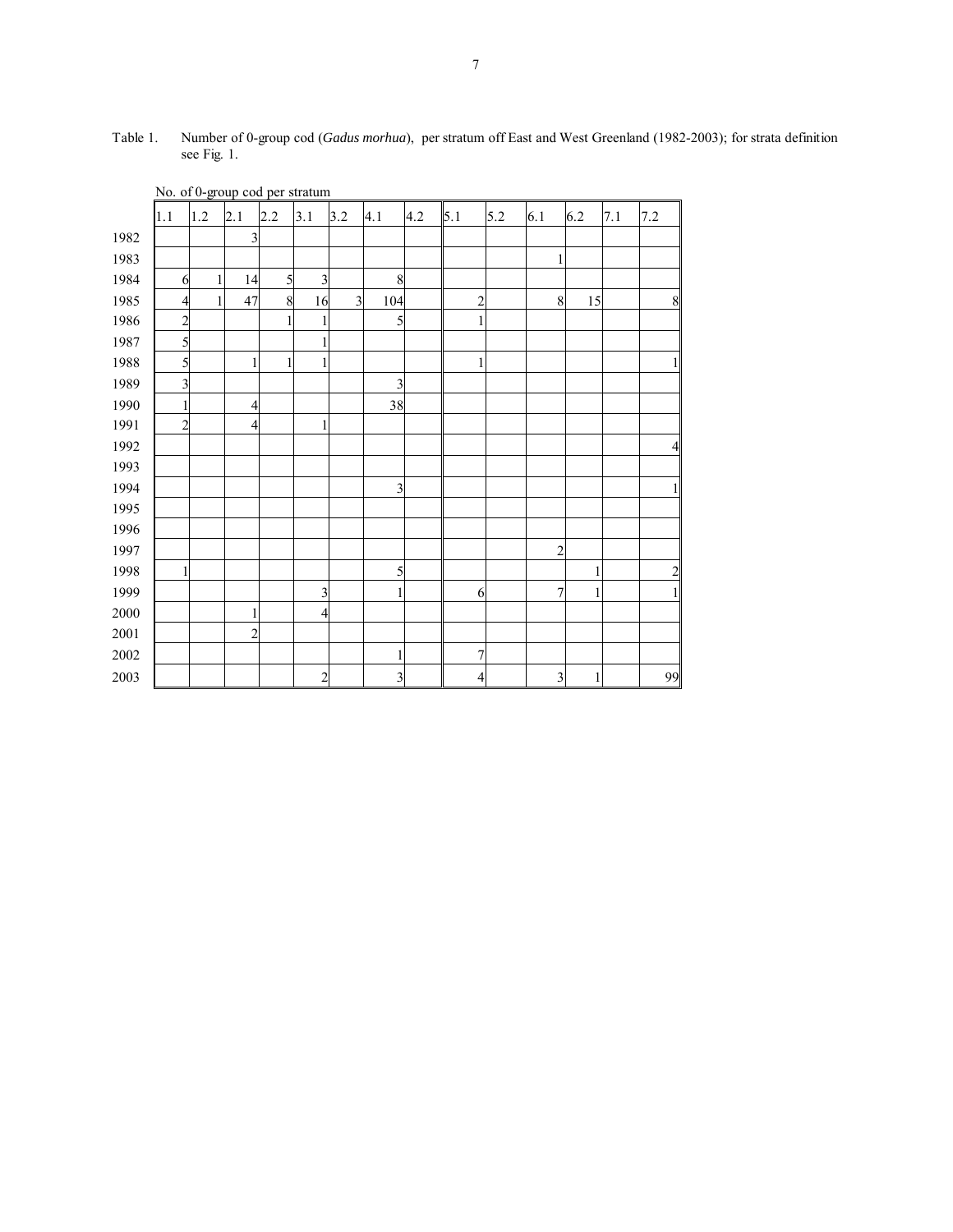| Table 2. | Number of 0-group haddock (Melanogrammus aeglefinus), per stratum off East and West Greenland (1982-2003); |
|----------|------------------------------------------------------------------------------------------------------------|
|          | for strata definition see Fig. 1.                                                                          |

|          | 1.1            | 1.2 | 2.1            | 2.2                     | 3.1            | 3.2 | 4.1            | 4.2            | 5.1            | 5.2 | 6.1            | 6.2            | 7.1 | $7.2\,$                 |
|----------|----------------|-----|----------------|-------------------------|----------------|-----|----------------|----------------|----------------|-----|----------------|----------------|-----|-------------------------|
| 1982     |                |     |                |                         |                |     |                |                |                |     |                |                |     |                         |
| 1983     |                |     |                |                         |                |     |                |                |                |     |                |                |     |                         |
| 1984     |                |     |                |                         |                |     |                |                |                |     |                |                |     |                         |
| 1985     | 1              |     | 18             | $\overline{c}$          | 33             | 17  | 44             |                | 20             |     | 118            | 88             |     | $\overline{\mathbf{c}}$ |
| 1986     | $\overline{c}$ |     | 1              |                         |                |     | $\overline{c}$ |                | 27             | 3   |                | 23             |     |                         |
| 1987     |                |     |                | 4                       |                |     |                |                | 3              |     |                | $\overline{2}$ |     |                         |
| 1988     | 1              |     | 1              |                         | $\overline{c}$ |     |                |                |                |     |                |                |     |                         |
| 1989     |                |     |                |                         |                |     |                |                |                |     |                |                |     |                         |
| 1990     |                |     |                |                         |                |     | 3              |                | 3              |     |                |                |     |                         |
| 1991     |                |     |                |                         |                |     |                |                | 4              |     | $\overline{2}$ |                |     |                         |
| 1992     |                |     |                |                         |                |     |                |                |                |     |                |                |     |                         |
| 1993     |                |     |                |                         |                |     |                |                |                |     | 12             |                |     |                         |
| 1994     |                |     |                |                         |                |     |                |                |                |     |                |                |     |                         |
| 1995     |                |     |                |                         |                |     |                |                |                |     | 1              |                |     |                         |
| 1996     |                |     |                |                         |                |     |                |                |                |     |                |                |     |                         |
| 1997     |                |     |                |                         |                |     |                |                | $\overline{c}$ |     |                |                |     |                         |
| 1998     |                |     |                |                         |                |     | $\overline{2}$ |                | 5              |     | 39             |                |     |                         |
| 1999     |                |     | $\overline{4}$ |                         | 11             |     | 19             |                | 51             |     | 11             | 3              |     | 1                       |
| 2000     |                |     |                |                         | 11             |     |                |                | 29             |     | 4              |                |     |                         |
| 2001     |                |     |                |                         |                |     |                |                | $\overline{c}$ |     |                |                |     |                         |
| $2002\,$ |                |     | 1              |                         | 19             |     | $\overline{2}$ | $\overline{c}$ | 99             |     |                | 95             |     | 9                       |
| 2003     |                |     | 153            | $\overline{\mathbf{3}}$ | 164            |     | 191            |                | 1159           |     | 6              | 131            |     | 300                     |

No. of 0-group haddock per stratum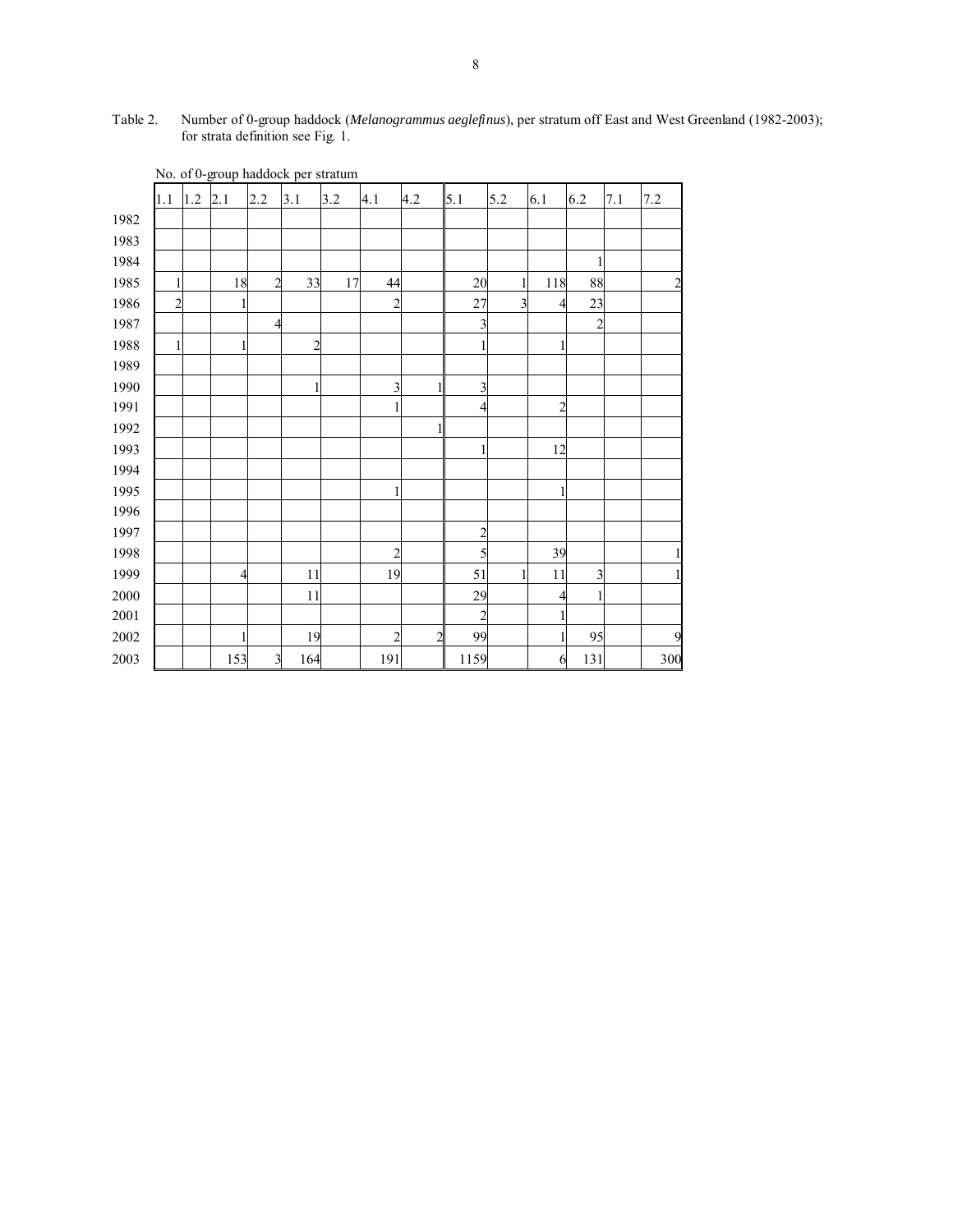

Fig. 1. Area of investigation during the German bottom trawl surveys (1982-2003) with RV "Walther Herwig II and III" and individual survey strata; strata 0-200 m: 1.1, 2.1, 3.1, 4.1, 5.1, 6.1 and 7.1, and 200-400 m: 1.2,2.2,3.2,4.2, 5.2, 6.2 and 7.2 around Greenland



Fig. 2. Length frequencies of Atlantic cod (*Gadus morhua*) during the German autumn bottom trawl survey to East and West Greenland waters, 2002-2003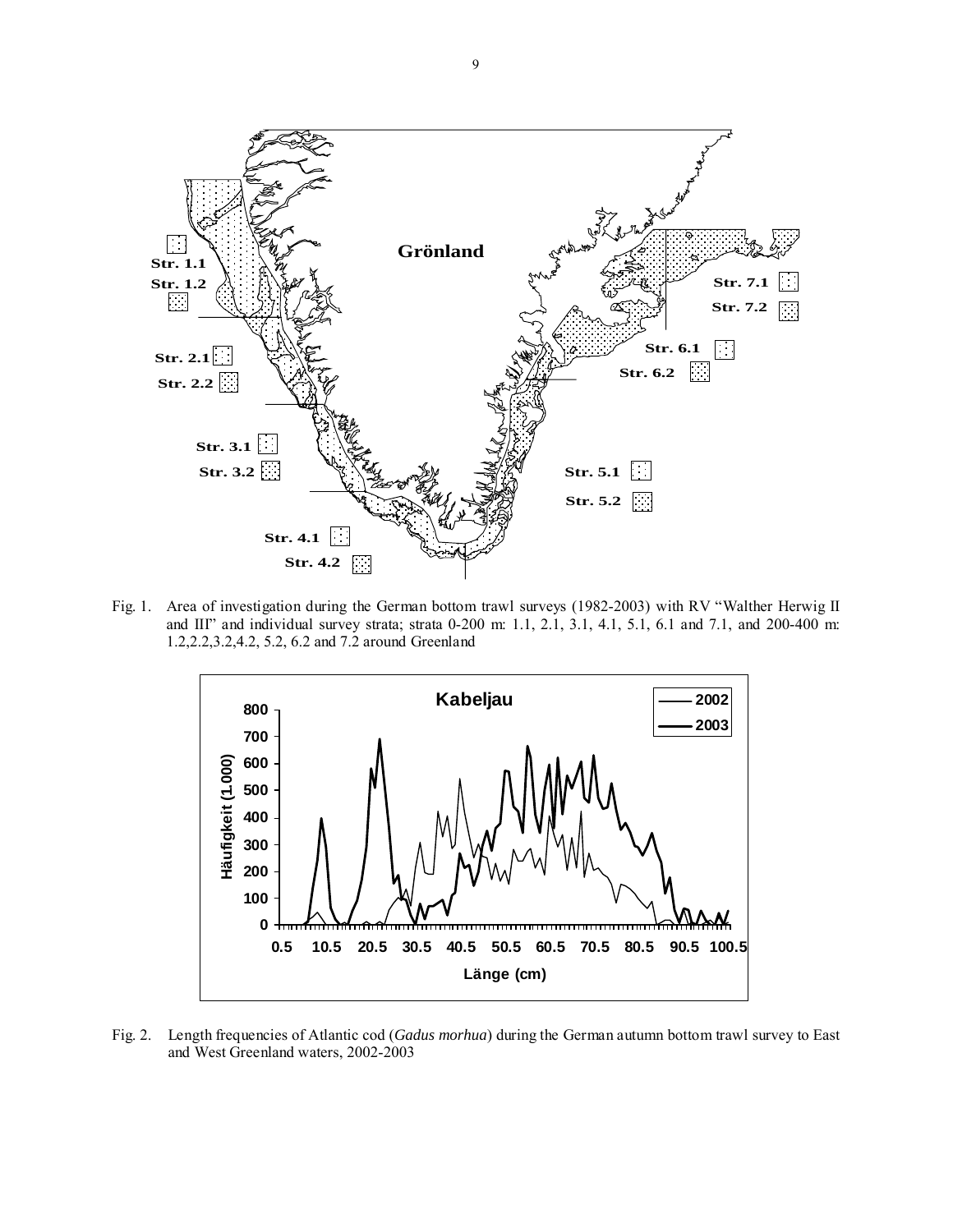

Fig. 3. Correlation of 0-group Atlantic cod (*Gadus morhua*) and haddock (*Melanogrammus aeglefinus*).



Fig. 4. Number of juvenile Atlantic cod (*Gadus morhua*) and haddock (*Melanogrammus aeglefinus*).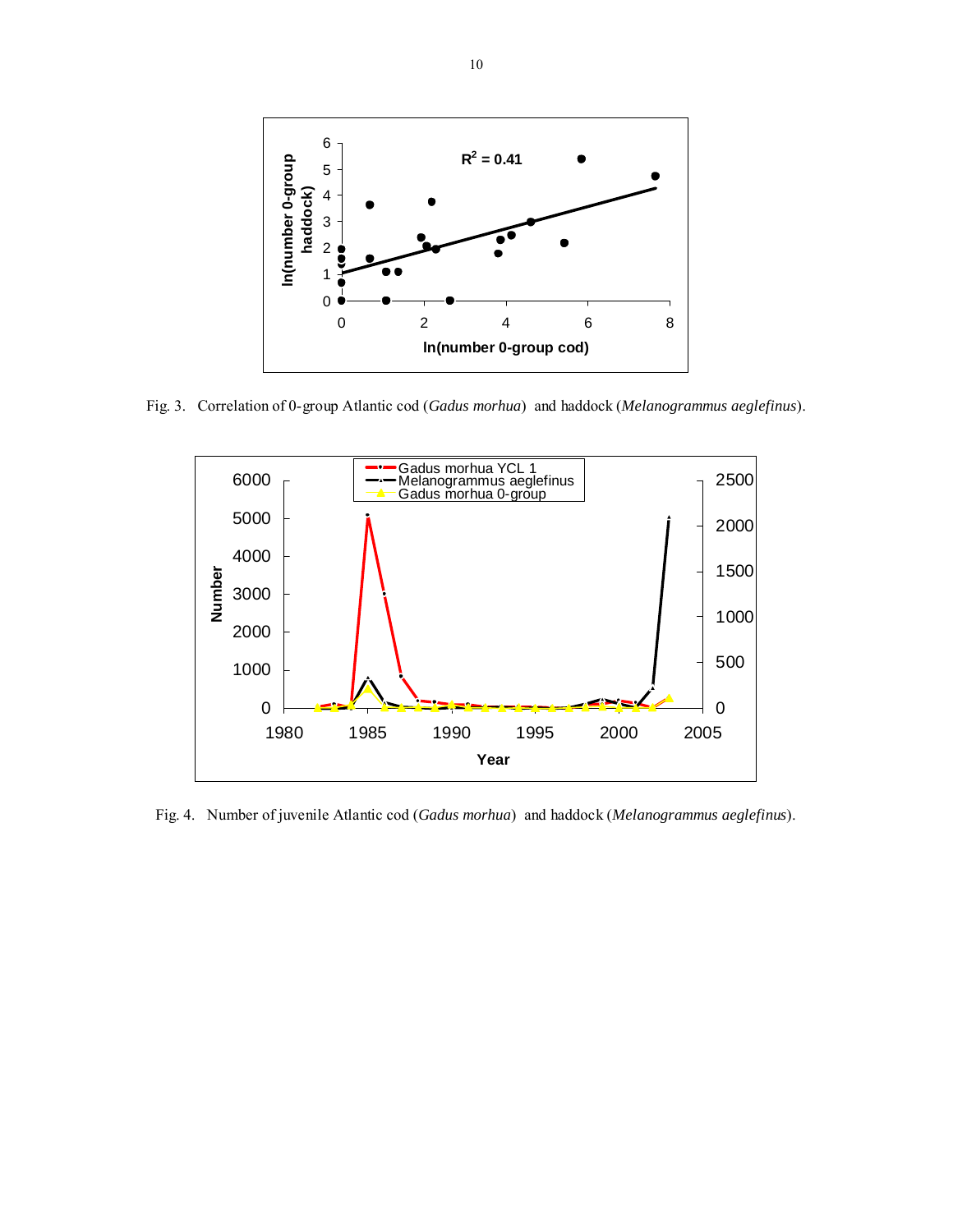

Fig. 5. Mean geostrophic current velocities of the West Greenland Current crossing the line of the Cape Desolation section and NAO<sub>DJF</sub> index.



Fig. 6. Correlation of mean geostrophic current velocities of the West Greenland Current crossing the line of the Cape Desolation section and NAO<sub>DJF</sub> index.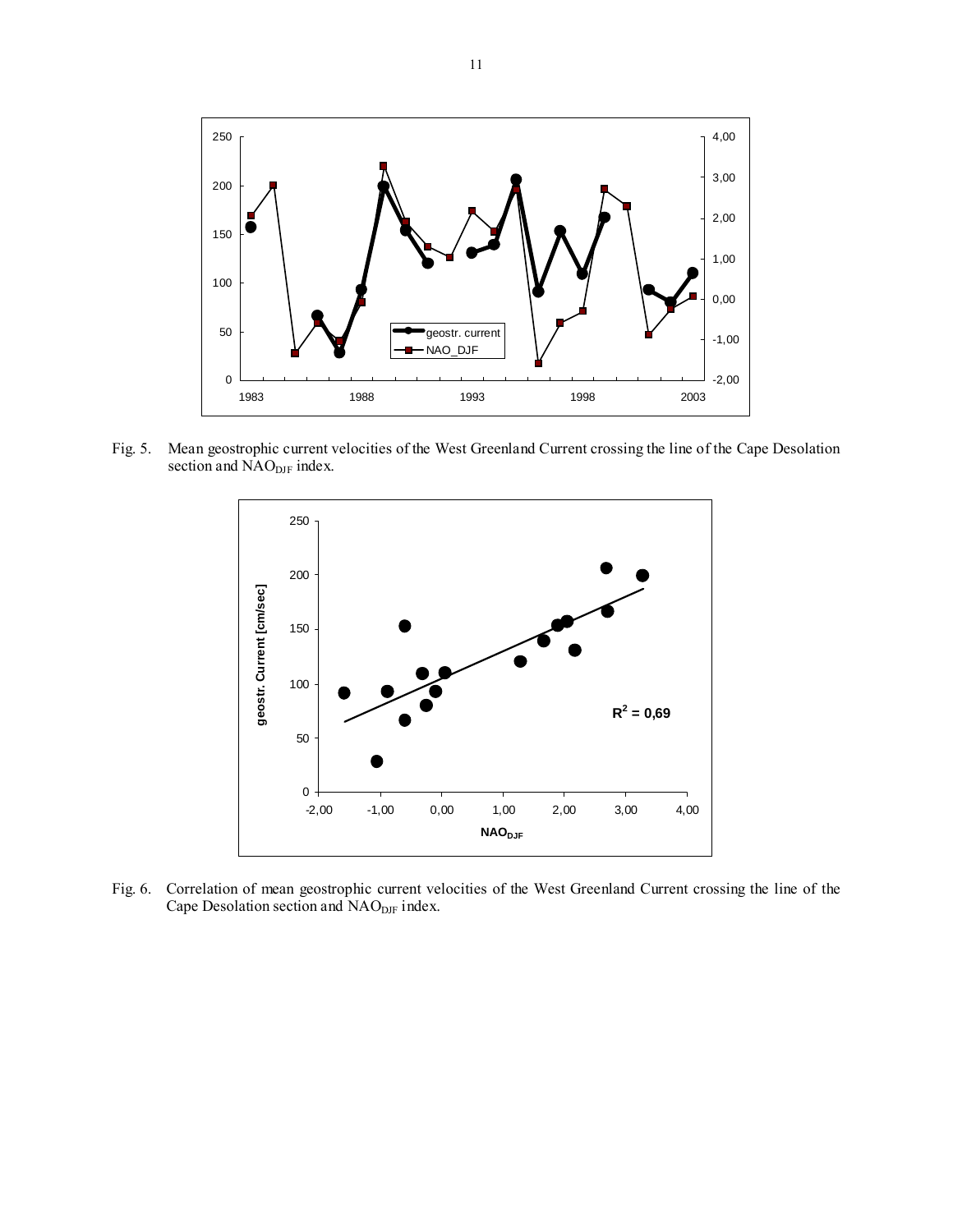

Fig. 7. Air temperature anomalies (rel. 1961- 1990) at Nuuk (1876-2003); bold: 13 year mean.



Fig. 8. Greenland air temperature time series derived from ice core data (adopted from Crowley and Kim, 1993); relative temperature scale.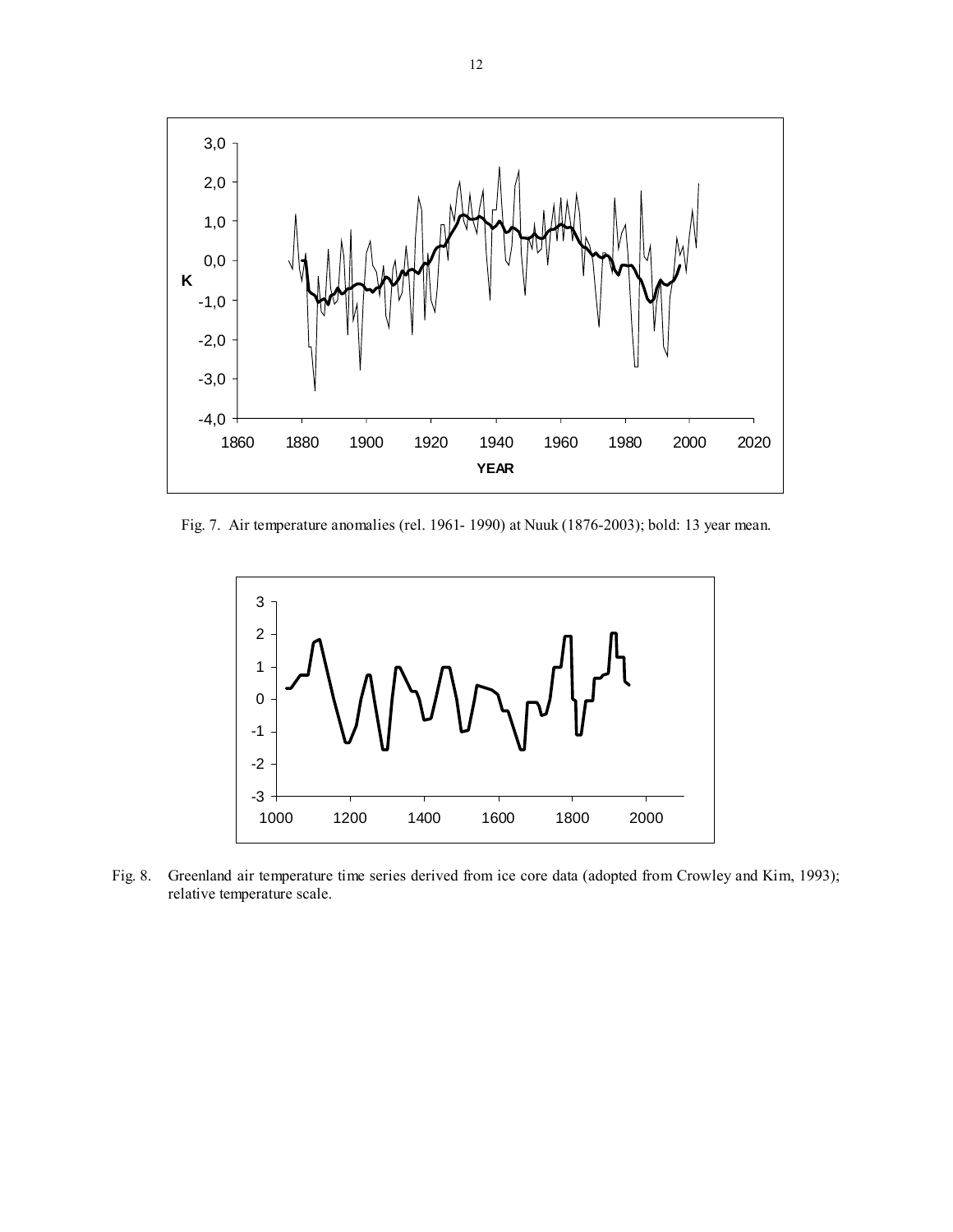

Fig. 9. Overlap of time series of annual mean air temperature anomalies (thin line) at Nuuk/West Greenland (1883-2003, rel. 1961-1990) and relative temperature as derived from ice core data (position of dots is individually adjusted to the Nuuk curve; see Fig. 9); red: harmonic model of long-term air temperature variation at Nuuk (c.f. Stein, 1995)



Fig. 10. Mean bottom water temperatures off West Greenland estimated from the temperatures measured at each fishing station near the sea floor (1989-2003).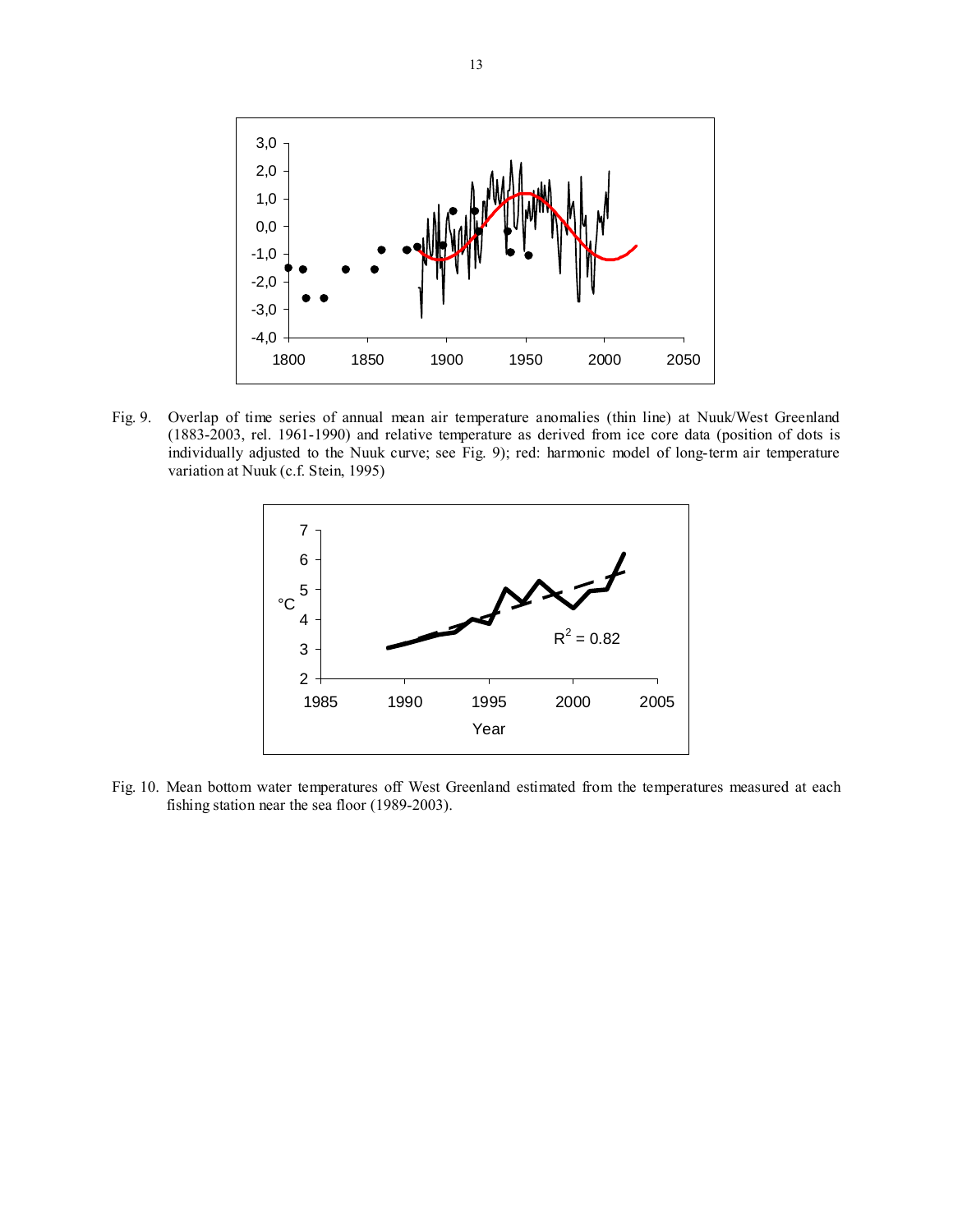

Fig. 11. Correlation of 0-group haddock (*Melanogrammus aeglefinus*) and mean bottom water temperatures off West Greenland (1989-2003).



Fig. 12. Temperature, salinity and density profiles at Cape Desolation section station 3, 2002 (blue) and 2003 (red).